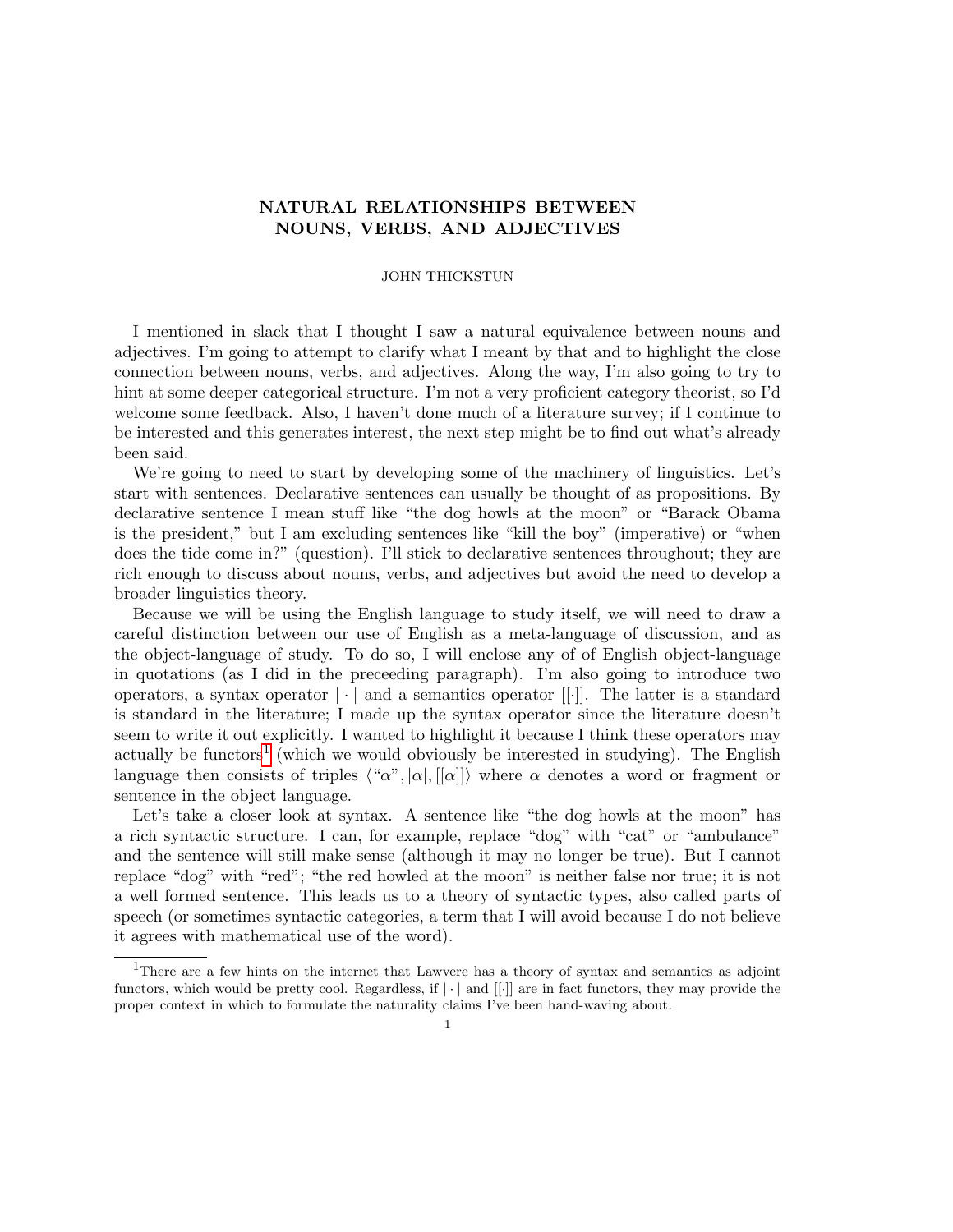## 2 JOHN THICKSTUN

The codomain of  $|\cdot|$  consists of parts of speech, for example sentences. We will denote sentences by S, so |the dog howls| = S. We will denote nouns by N and write  $|dog| = N$ . We can also write  $|cat| = N$  and  $|ambulance| = N$ , but not  $|red| = N$  (we will later identify "red" as an adjective). We begin to develop a superficial understanding of why we could substitute "cat" or "ambulance" for "dog", but not "red": the former terms have a common part of speech, not shared by the latter. But this is somewhat circular: the whole point of lumping nouns together in  $N$  is that they are syntactically substitutable; "noun" is just a name for a particular set of words with a common syntactic role.

Before developing our theory of syntax further, let's take a look at some basic semantics. A declarative sentence like "Obama is the president" reads like a proposition: it is true or false. We might be inclined to say that  $[|Ob]$  is the president  $] = True$  but this is problematic. For one, every true sentence in the English language would have the same meaning! This is clearly not right. More subtly, someday this sentence will no longer be true. This gives us a clue for modifying our semantics: [[Obama is the president]] is actually a function from states of the world to truth values. It is true of the present world, but was false in the world of 2004 and will be false again in the world of 2020. If we denote worlds by W and  $T = \{$ **True, False**} then  $[$  [Obama is the president] :  $W \rightarrow T$ . Whilethis distinction is important, we will often find it convenient to omit the worlds parameter when discussing semantics.

A noun like "dog" can be modeled as a set of objects or alternatively, as a function from objects to truth values. If we denote objects by E, then  $\left[\text{dog}\right] : E \to T$ . It is an empirical fact that all nouns can be modeled this way. This should surprise you! Recall that "noun" is a term we created to denote a syntactic type. But now we see that nouns also share a semantic type signature. This is our first encounter with Frege's principle: there is a homomorphism between the syntactic and semantic structure of language. This principle is defensible from both normative and positive perspectives. We have seen it here in its positive form; in what follows we will exploit it as a normative tool for modeling.

In addition to nouns, we have a related syntactic type of noun phrases, denoted  $NP$ . This type includes proper nouns like "Obama" or "New York." These fragments do not have the same syntactic properties as  $N$  (try writing down a sentence and substituting an  $NP$  for an N). They also have different semantics. A proper noun isn't a  $Hom(E, T)$ ; it's just an E. Obama isn't a set, and neither is New York (at best they are single-element sets). This syntactic type also includes phrases like "the dog" (again, exercise, try substituting "the dog" for a proper noun in a sentence). We won't attempt to give a syntax and semantics to "the" yet, but feel free to think about it.

What are the syntax and semantics of a verb? The syntax is easy. We would like to call words like "howls" verbs. Clearly "howls" is not an N or an  $NP$  (try substituting it for a noun in a sentence) nor is it an  $S$ , so it merits its own syntactic type V. Furthermore, we can characterize how it behaves syntactically: a  $V$  combines with an  $NP$  to form an  $S$ . For example, "Lassie howls." We can express this graphically as a syntax diagram: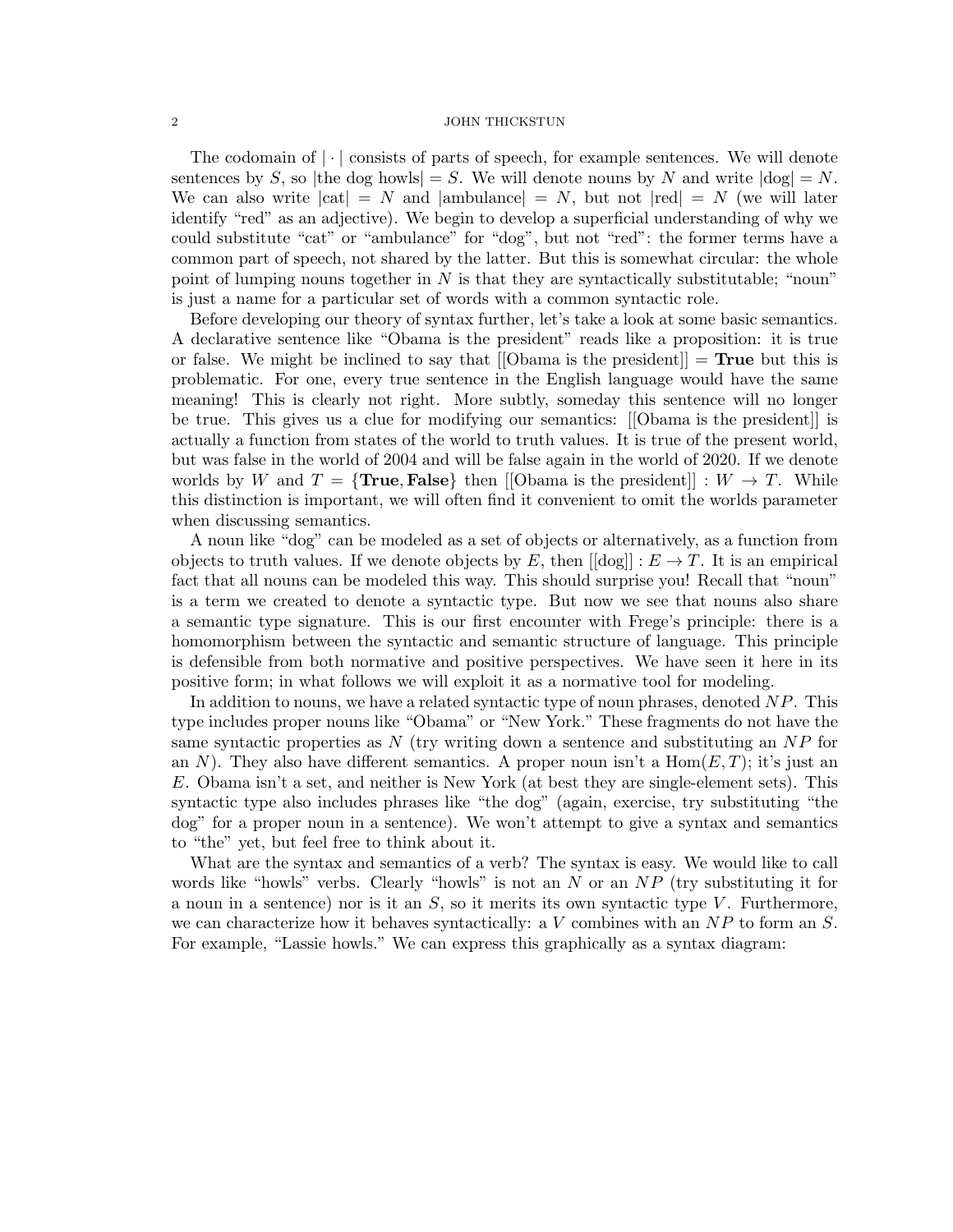

Semantically, we know that [[Lassie howls]] is a truth value (well, really a  $\text{Hom}(W, T)$  but remember we drop the worlds when it's convenient) and  $[[Lassie]]$  is an  $E$ . By Frege's principle (now the normative version!) [[Lassie]] and [[howls]] should compose to form [[Lassie howls]]. With this motivation, it should be obvious that we need [[howls]] :  $E \to T$ . In particular, [[howls]] is the function that maps objects that howl to True and everything else to False.

If you've been paying attention, you might have just noticed that nouns and verbs have the same semantic type. They are both  $Hom(E, T)!$  The distinction between nouns and verbs is (mostly) syntactic. It is an artifact of the structure of the English language. From a mathematical perspective, we make the observation that Frege's principle is no more than a homomorphism; it cannot be an isomorphism because multiple syntactic types map to the same semantic type. From a practical perspective, semantic equivalence between nouns and verbs enables "verbing," the impromptu conversion between nouns into verbs. For example, "talk" and "dream" can be used as both nouns and a verbs: "the talker talked at the talk," or "I dreamed a dream in my dreams." I can't resist [linking my favorite comic](http://www.gocomics.com/calvinandhobbes/1993/01/25) [strip.](http://www.gocomics.com/calvinandhobbes/1993/01/25)

Before moving on to adjectives, let's revisit the word "the." Clearly "the" doesn't belong to any of the syntactic types introduced so far. We will introduce a new type Det (short for "determiner") for this purpose. This type includes words like "this" and "that." A Det combines with an  $N$  to form an  $NP$ . So for example



We know that  $[[the dog]] \in E$  so and  $[[dog]] \in Hom(E, T)$  so we must have  $[[the]]$ :  $Hom(E, T) \to E$ . This function doesn't have a neat mathematical formulation (that's English for you) but if you think of  $Hom(E, T)$  as a set of E then [[the]] picks out the contextually salient  $E$  in that set. If there's no contextually salient dog, or many, then talking about "the dog" doesn't make much sense.

Let's look at a (prenominal) adjective now. Repeating the exercise we did with verbs, clearly a word like "red" isn't any part of speech that we've already described (try experimenting by substituting it for words with parts of speech we've already identified). So we'll give it a new syntactic type  $Adj$ . Its syntactic role is to combine with an N to form an N. For example, "the red balloon flies" has the following syntax diagram: